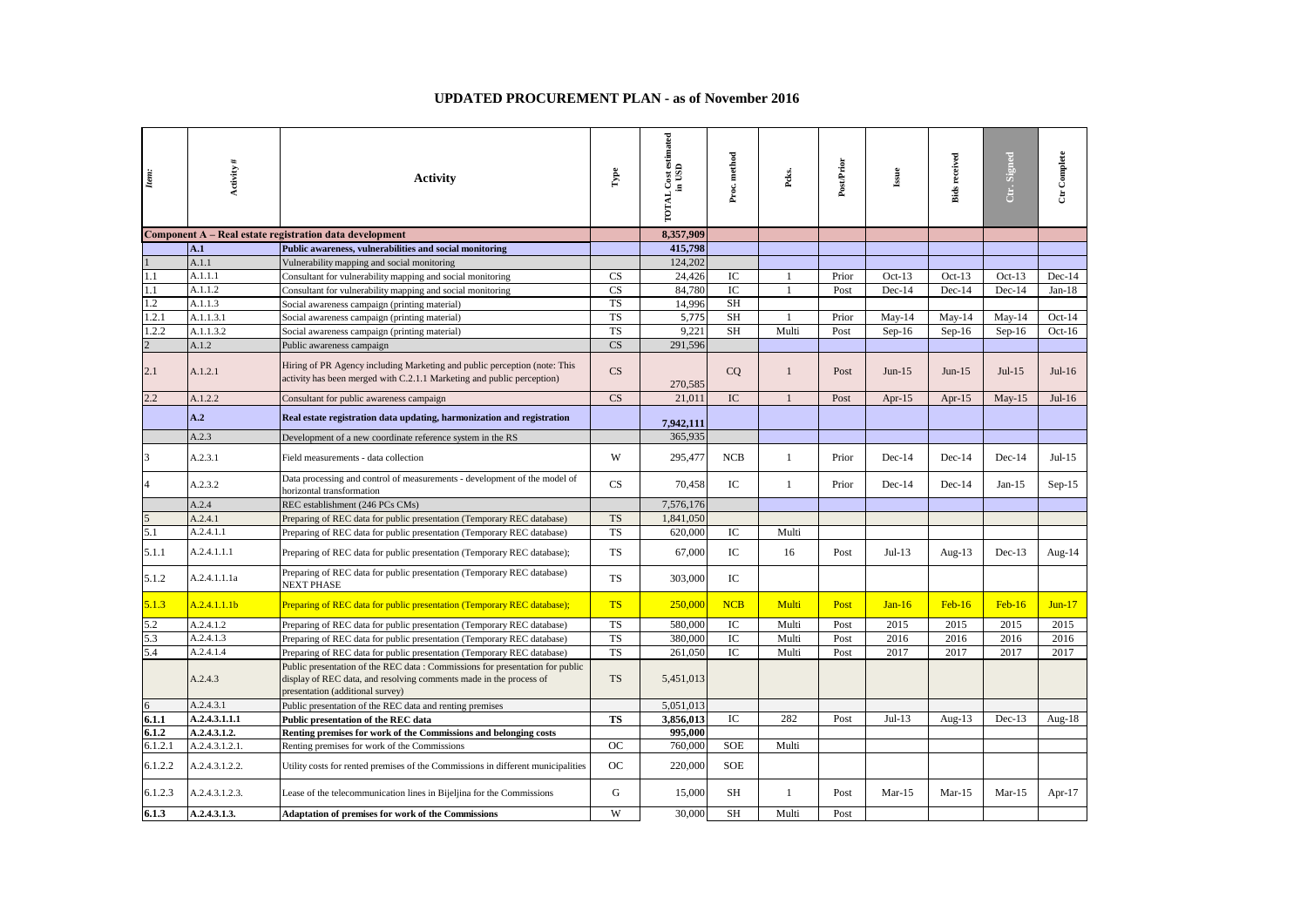| 6.1.4          | A.2.4.3.1.4.   | Furnishing of premises for work of the Commissions                                                                                                                                         | ${\bf G}$              | 170,000      | SH         | Multi          | Post  |           |           |           |           |
|----------------|----------------|--------------------------------------------------------------------------------------------------------------------------------------------------------------------------------------------|------------------------|--------------|------------|----------------|-------|-----------|-----------|-----------|-----------|
| 6.1.4.1        | A.2.4.3.1.4.1  | Furnishing of premises for work of the Commissions                                                                                                                                         | G                      | 100,000      | SH         | Multi          | Post  | $Dec-15$  | $Jan-15$  | $Jan-15$  | $Dec-16$  |
| 6.1.4.1.1      | A.2.4.3.1.4.2  | Furnishing of premises for work of the Commissions                                                                                                                                         | G                      | 20,000       | SH         | Multi          | Post  | $Sep-16$  | $Sep-16$  | Oct- $16$ | Oct- $16$ |
| 6.1.4.2        | A.2.4.3.1.4.2  | Procurement of air-conditioners and heaters                                                                                                                                                | G                      | 30,000       | SH         | Multi          | Post  | $Nov-15$  | $Nov-15$  | $Nov-15$  | $Dec-15$  |
| 6.1.4.3        | A.2.4.3.1.4.3  | G<br>Procurement of video-surveillance                                                                                                                                                     |                        | 20,000       | SH         | $\overline{1}$ | Post  | $Oct-16$  | $Oct-16$  | $Oct-16$  | $Nov-16$  |
| 7              | A.2.4.3.2      | Resolving comments made in the process of presentation (additional survey)                                                                                                                 |                        | 400,000      |            |                |       |           |           |           |           |
| 7.1            | A.2.4.3.2.1    | Resolving comments made in the process of presentation (additional survey)                                                                                                                 | TS                     | 100,000      | <b>NCB</b> | Multi          | Post  |           |           |           |           |
| 7.2            | A.2.4.3.2.2    | Resolving comments made in the process of presentation (additional survey)                                                                                                                 | TS                     | 100,000      |            | Multi          | Post  | 2015      | 2015      | 2015      | 2015      |
| 7.3            | A.2.4.3.2.3    | Resolving comments made in the process of presentation (additional survey)                                                                                                                 | <b>TS</b>              | 100,000      |            | Multi          | Post  | 2016      | 2016      | 2016      | 2016      |
| 7.4            | A.2.4.3.2.4    | Resolving comments made in the process of presentation (additional survey)                                                                                                                 | <b>TS</b>              | 100,000      |            | Multi          | Post  | 2017      | 2017      | 2017      | 2017      |
| 8              | A.3            | Vectorization and cadastral database creation (The budget for this activity<br>has been merged with A.2.4)                                                                                 | <b>TS</b>              | $\bf{0}$     |            |                |       |           |           |           |           |
| $\overline{9}$ | A.4            | Study - definition of optimal model for REC establishment (The budget for<br>this activity has been merged with A.2.4)                                                                     | $\mathbf{C}\mathbf{S}$ | $\mathbf{0}$ |            |                |       |           |           |           |           |
|                |                | Component B – Real estate registration infrastructure development                                                                                                                          |                        | 6,294,588    |            |                |       |           |           |           |           |
|                | B.1            | <b>Working conditions improvement</b>                                                                                                                                                      |                        | 4,605,800    |            |                |       |           |           |           |           |
|                | B.1.1          | Office purchase and modernization                                                                                                                                                          |                        | 3,693,462    |            |                |       |           |           |           |           |
| 10             | B.1.1.1        | Architect required for civil works                                                                                                                                                         | CS                     | 22,729       | CQ         | $\mathbf{1}$   | Prior | $Sep-13$  | Oct- $13$ | $Dec-13$  | $Dec-15$  |
| 11             | B.1.1.2        | Design & Supervision of Office Reconstruction / Rehabilitation work                                                                                                                        |                        | 68,187       |            |                |       |           |           |           |           |
|                | <b>B.1.1.3</b> | Upgrading of existing building of LOU in Bijeljina (cadastre) [ or purchase of<br>new office space for the LR and for the Center for Digital Archive RGA in<br>Bijeljina]                  | W/G                    | 1,077,635    | <b>NCB</b> | Multi          | Prior | Mar-16    | Mar-16    | Mar-16    | $May-16$  |
| 13             | <b>B.1.1.4</b> | Real Estate Purchase of new premises / Branch offices in:<br>I.N.Sarajevo, Srebrenica, Sokolac, Kneževo, Lopare, Ribnik, Trebinje,<br>Nevesinje, Šipovo, Rudo, Skelani, Petrovo and Osmaci | G                      | 2,524,911    | N/A        | N/A            | N/A   |           |           |           |           |
| 13.1           | B.1.1.4        | Real Estate Purchase of new premises / Branch offices in: Kneževo, Lopare,<br>Ribnik, Trebinje, Nevesinje, Šipovo, Rudo, Skelani, Petrovo and Osmaci                                       | G                      | 2,801,864    |            |                |       |           | 2015-2016 |           |           |
| 13.2           | B.1.1.4.1      | Real Estate Purchase of new premises in 2014 / Branch offices in:<br>I.N.Sarajevo and Srebrenica                                                                                           |                        | 367,197      | N/A        | N/A            | N/A   | $Jul-13$  | Aug-13    | $Jan-14$  | $Jan-14$  |
| 13.3           | B.1.1.4.2      | Rehabilitation work of new premises / Branch offices & in: I.N.Sarajevo and<br>Srebrenica.                                                                                                 | W                      | 150,000      | NCB        | $\mathbf{1}$   | Prior | $Dec-14$  | $Jan-15$  | Feb-15    | $May-15$  |
| 13.4           | B.1.1.4.3      | Furnishing of new premises / Branch offices & in : I.N.Sarajevo and<br>Srebrenica.                                                                                                         | G                      | 100,000      | SH         | $\mathbf{1}$   | Post  | Feb-15    | Feb-15    | $Mar-15$  | $Mar-15$  |
| 13.5           | B.1.1.4.4      | Real Estate Purchase of new premises in 2015/Branch office in Sokolac                                                                                                                      | ${\bf G}$              | 118,485      | N/A        | $\overline{1}$ | Prior | Oct-14    | $Nov-14$  | Feb-15    | Aug- $15$ |
| 13.6           | B.1.1.4.5      | Rehabilitation work of purchased office space in Sokolac                                                                                                                                   | W                      | 65,000       | NCB        | $\mathbf{1}$   | Post  | Mar- $15$ | Apr- $15$ | May-15    | Aug- $15$ |
| 14             | <b>B.1.2</b>   | Vehicles                                                                                                                                                                                   | ${\bf G}$              | 440,935      |            |                |       |           |           |           |           |
| 14.1           | B.1.2.1        | Vehicles 4WDs                                                                                                                                                                              | $\mathbf G$            | 245,260      | ICB        | $\mathbf{1}$   | Prior | $Jul-13$  | Aug- $13$ | $Sep-13$  | $Jan-14$  |
| 14.2           | <b>B.1.2.2</b> | Vehicles, passenger car                                                                                                                                                                    | G                      | 95,675       | SH         | $\mathbf{1}$   | Prior | $Jun-14$  | $Jun-14$  | $Jul-14$  | $Oct-14$  |
| 14.3           | B.1.2.3        | Vehicles 4WDs, and passenger car in 2015                                                                                                                                                   | G                      | 100,000      | <b>SH</b>  | $\mathbf{1}$   | Post  | $May-15$  | May-15    | $Jun-15$  | $Jul-15$  |
| 15             | <b>B.1.3</b>   | Surveying technology improvement                                                                                                                                                           | G                      | 471,403      |            |                |       |           |           |           |           |
| 15.1           | B.1.3.1        | Surveying technology improvement (GPS and total stations)                                                                                                                                  | G                      | 359,403      | ICB        | $\mathbf{1}$   | Prior | $Oct-13$  | $Nov-13$  | $Dec-13$  | Feb-14    |
| 15.2           | B.1.3.2        | Licenses for SRPOS                                                                                                                                                                         | ${\bf G}$              | 112,000      | DC         | 1              | Prior | Aug-13    | $May-13$  | $Jun-13$  | $Oct-13$  |
|                | B.2            | <b>IT-strategy implementation</b>                                                                                                                                                          |                        | 1,307,983    |            |                |       |           |           |           |           |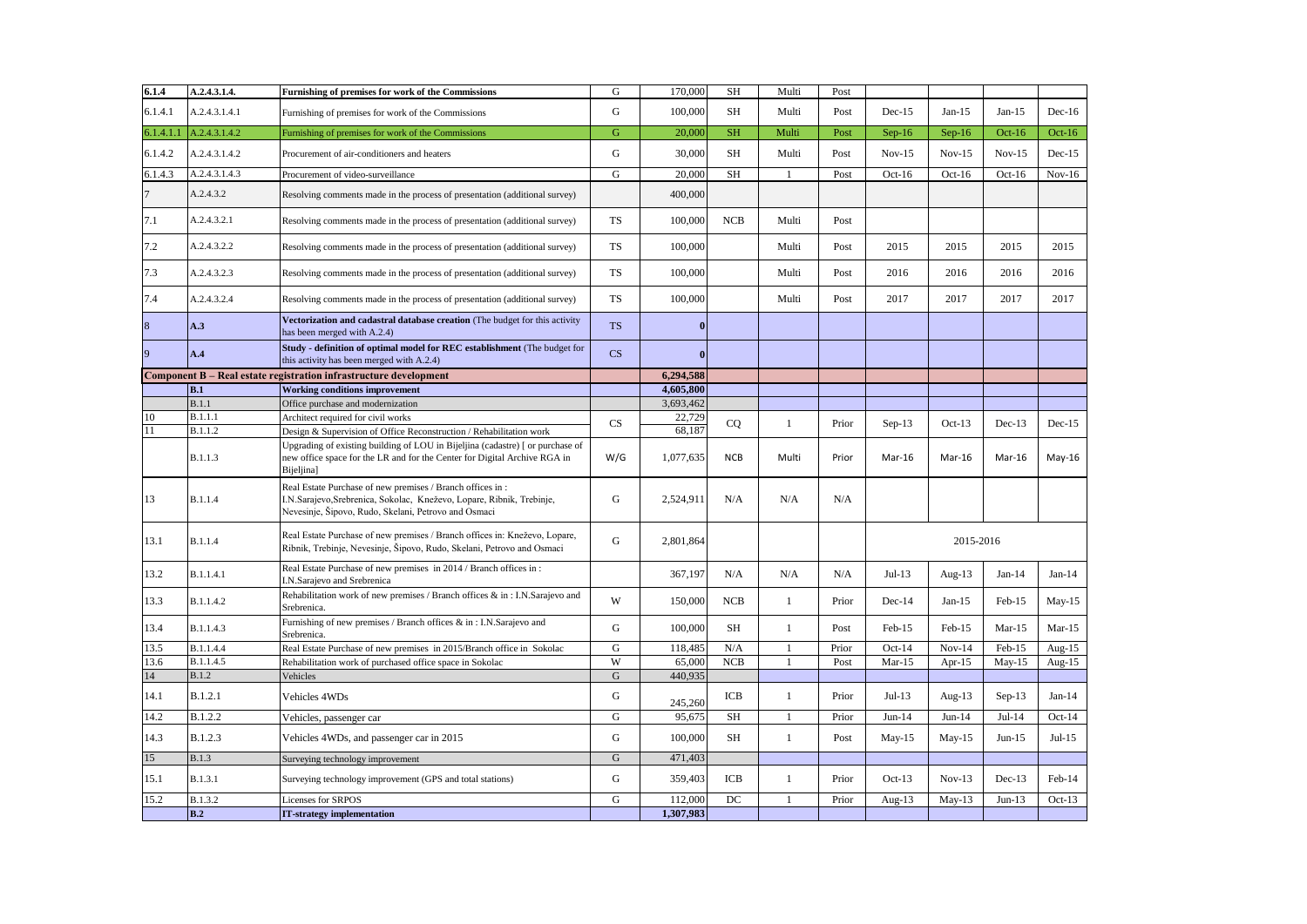|              | B.2.1                  | ICT technical sustainability                                                                                              |                 | 1,107,983          |                          |                |       |                             |           |           |           |
|--------------|------------------------|---------------------------------------------------------------------------------------------------------------------------|-----------------|--------------------|--------------------------|----------------|-------|-----------------------------|-----------|-----------|-----------|
| 16           | B.2.1.1                | Technical Assistance for QA/QC, ICT Strategy update, others                                                               | CS              | 113,645            | CO/IC                    | Multi          | Prior | $Sep-16$                    | $Nov-16$  | $Dec-16$  |           |
| 17           | B.2.1.2                | Equipment for the commisssions and IT equipment                                                                           | G               | 504,580            |                          | Multi          |       |                             |           |           |           |
| 17.1         | B.2.1.2.1              | Equipment for the commisssions and IT equipment - phase 1                                                                 | G               | 304,580            | ICB                      |                | Prior | Aug- $13$                   | $Sep-13$  | $Nov-13$  | $Jan-14$  |
| 17.2         | B.2.1.2.2              | Equipment for the commisssions and IT equipment - phase 2                                                                 |                 | 134,604            |                          |                |       |                             |           |           |           |
| 17.3         | B.2.1.2.2.1            | Procurement of photocopiers                                                                                               | G               | 34,604             | <b>SH</b>                | 1              | Post  | $Feb-15$                    | Feb-15    | $Mar-15$  | $Mar-15$  |
| 17.4         | B.2.1.2.2.2            | Procurement of computer equipment                                                                                         | G               | 100,000            | <b>SH</b>                | $\mathbf{1}$   | Post  | $Jul-15$                    | $Jul-15$  | $Jul-15$  | Aug- $15$ |
| 17.5         | B.2.1.2.3              | Equipment for the commisssions and IT equipment - phase 3                                                                 | G               | 65,396             | <b>SH</b>                |                | Post  | 2016                        | 2016      | 2016      | 2016      |
| 18           | <b>B.2.1.3</b>         | <b>ORACLE</b> licenses                                                                                                    | G               | 120,468            | DC                       |                | Prior | $Sep-17$                    | Sep-17    | $Sep-17$  | Oct- $17$ |
| 19           | <b>B.2.1.4</b>         | Communication equipment (LAN/MAN/WAN)                                                                                     | G               | 369,290            |                          |                |       |                             |           |           |           |
| 19.1         | B.2.1.4.1              | Communication equipment (LAN/MAN/WAN)                                                                                     | $\mathbf G$     | 50,000             | SH                       | $\mathbf{1}$   | Prior | $Jul-13$                    | Aug- $13$ | $Sep-13$  | $Nov-13$  |
| 19.2         | B.2.1.4.2              | Lease of the telecommunication lines                                                                                      | G               | 283,000            | DC                       |                | Prior | Feb-14                      | $Mar-14$  | $Mar-14$  | $Mar-16$  |
| 19.3         | B.2.1.4.3              | Scanners and faxes                                                                                                        | G               | 36,290             | <b>SH</b>                | $\mathbf{1}$   | Post  | Dec/15                      | Dec/15    | Jan/16    | Jan/16    |
|              | <b>B.2.2</b>           | ICT further development and e-services                                                                                    |                 | 200,000            |                          |                |       |                             |           |           |           |
| 20           | B.2.2.1                | REC system further development, incl. e-services                                                                          | G               | 100,000            | <b>NCB</b>               | 1              | Post  | Mar-16                      | $Mar-16$  | Apr- $16$ | Apr- $16$ |
| 21           | B.2.2.2                | Personal IDs and Company's IDs data import to the database and data<br>verification                                       | G               | 100,000            | <b>NCB</b>               | $\overline{2}$ | Post  | $Mar-16$                    | $Mar-16$  | Apr-16    | Apr- $16$ |
|              | B.3                    | Cadastral and land book scanning and indexing for digital archives                                                        |                 | 380,805            |                          |                |       |                             |           |           |           |
| 22           | <b>B.3.1</b>           | Development Digital Archive Strategy and TS for scanning                                                                  | CS              | $\mathbf{0}$       | IC                       |                |       |                             |           |           |           |
| 23           | <b>B.3.2</b>           | Equipment for the digital archive                                                                                         | $\mathbf G$     | 180,805            |                          |                |       |                             |           |           |           |
| 23.1         | B.3.2.1                | Equipment for the digital archive                                                                                         | G               | 90,805             | NCB                      | $\mathbf{1}$   | Post  | $Mar-16$                    | $Mar-16$  | $Mar-16$  | $May-16$  |
| 23.2         | B.3.2.2                | Equipment for the digital archive                                                                                         | G               | 90,000             | <b>NCB</b>               | 2              | Post  | 2017                        | 2017      | 2017      | 2017      |
| 24           | <b>B.3.3</b>           | Pilot - Cadastral and land book scanning and indexing for digital archives                                                | W               | 100,000            | NCB                      | 1              | Post  | $Jul-16$                    | $Jul-16$  | Aug- $16$ |           |
| 25           | <b>B.3.4</b>           | Cadastral and land book scanning and indexing for digital archives                                                        | W               | 100,000            | NCB                      | $\mathbf{1}$   | Post  | $Jul-16$                    | $Jul-16$  | Aug-16    |           |
|              |                        | Component C - Policy and Institutional Development, and Project Management                                                |                 | 2,053,319          |                          |                |       |                             |           |           |           |
|              | C.1                    | <b>Policy support</b>                                                                                                     |                 | 272,748            |                          |                |       |                             |           |           |           |
|              | C.1.1                  | Studies, by-laws and laws                                                                                                 | CS              | 159,103            |                          |                |       |                             |           |           |           |
| 26           | C.1.1.1                | Studies and amending laws                                                                                                 | CS              | 45,458             | IC                       | Multi          | Post  | $Jul-16$                    | $Jul-16$  | $Jul-16$  | $Nov-17$  |
| 27           | C.1.1.2                | <b>By-laws</b>                                                                                                            | CS              | 113,645            | IC                       | Multi          | Post  | $Jul-16$                    | $Jul-16$  | $Jul-16$  | $Nov-17$  |
| 28           | C.1.2                  | Technical assistance                                                                                                      |                 | 113,645            |                          |                |       |                             |           |           |           |
| 28.1         | C.1.2.1                | Technical assistance                                                                                                      | CS              | 83,645             | IC                       | Multi          | Post  | $Jan-16$                    | $Jan-16$  | Feb-16    | $Feb-17$  |
| 28.2         | C.1.2.2                | Professional literature                                                                                                   | G               | 30,000             | SH                       | Multi          | Post  | $Sep-16$                    | $Sep-16$  | $Sep-16$  | $Oct-16$  |
|              | C.2                    | <b>Institutional development</b>                                                                                          |                 | 583,225            |                          |                |       |                             |           |           |           |
| 29           | C.2.1                  |                                                                                                                           | CS              | 22,729             |                          |                |       |                             |           |           |           |
| 29.2         | C.2.1.2                | Sustainability and governance                                                                                             | OC              | 22,729             | <b>SOE</b>               |                |       |                             |           |           |           |
| 35           | C.2.3                  | Implementing costs<br>Capacity building and training                                                                      |                 | 560,496            |                          |                |       |                             |           |           |           |
| 35.1         | C.2.3.1                |                                                                                                                           | <b>TR</b>       | 102,281            | <b>SOE</b>               |                |       | <b>Annual Training Plan</b> |           |           |           |
| 35.2         | C.2.3.2                | GA staff (including commision staff)                                                                                      |                 |                    |                          |                |       |                             |           |           |           |
|              |                        | Legal administration staff for RS MoJ                                                                                     |                 | 375,029<br>210,029 |                          |                |       |                             |           |           |           |
| 35.3<br>35.4 | C.2.3.2.1<br>C.2.3.2.2 | Training of judiciary and private sector<br>Expenditures incurred in connection with training and other operational costs | <b>TR</b><br>OC |                    | <b>SOE</b><br><b>SOE</b> |                |       | <b>Annual Training Plan</b> |           |           |           |
| 35.5         | C.2.3.2.2.1            | Adaptation works of premises under jurisdiction of the MOJ                                                                | W               | 15,000<br>10,000   | SH                       | $\overline{1}$ | Post  | $Dec-16$                    | $Dec-16$  | $Dec-16$  | $Dec-16$  |
|              | C.2.3.2.3              |                                                                                                                           | CS              | 37,500             | IC                       |                | Post  | $Feb-15$                    |           |           |           |
| 35.6<br>35.7 | C.2.3.2.4              | Recruitment of consultant for the organisation of education                                                               | ${\bf G}$       | 102,500            |                          | $\overline{2}$ | Post  |                             | Feb-15    | Feb-15    | $Mar-17$  |
|              |                        | Procurement of necessary material and technical equipment                                                                 | $\mathbf G$     |                    |                          |                |       |                             |           |           |           |
| 35.8         | C.2.3.2.4.1            | Procurement of IT equipment                                                                                               |                 | 72,500             | <b>SH</b>                |                | Post  | $Sep-16$                    | $Nov-16$  | $Nov-16$  | $Dec-16$  |
| 35.9         | C.2.3.2.4.2            | Procurement of furniture                                                                                                  | G               | 30,000             | <b>SH</b>                | $\mathbf{1}$   | Post  | $Sep-16$                    | $Oct-16$  | $Nov-16$  | $Dec-16$  |
| 36           | C.2.3.3                | Stakeholders                                                                                                              | TR              | 15,529             | <b>SOE</b>               |                |       | Annual Training Plan        |           |           |           |
| 37           | C.2.3.4                | Management for GA                                                                                                         | TR              | 11,365             | SOE                      |                |       | Annual Training Plan        |           |           |           |
| 38           | C.2.3.5                | Study tours and workshop                                                                                                  | TR              | 34,094             | <b>SOE</b>               |                |       | Annual Training Plan        |           |           |           |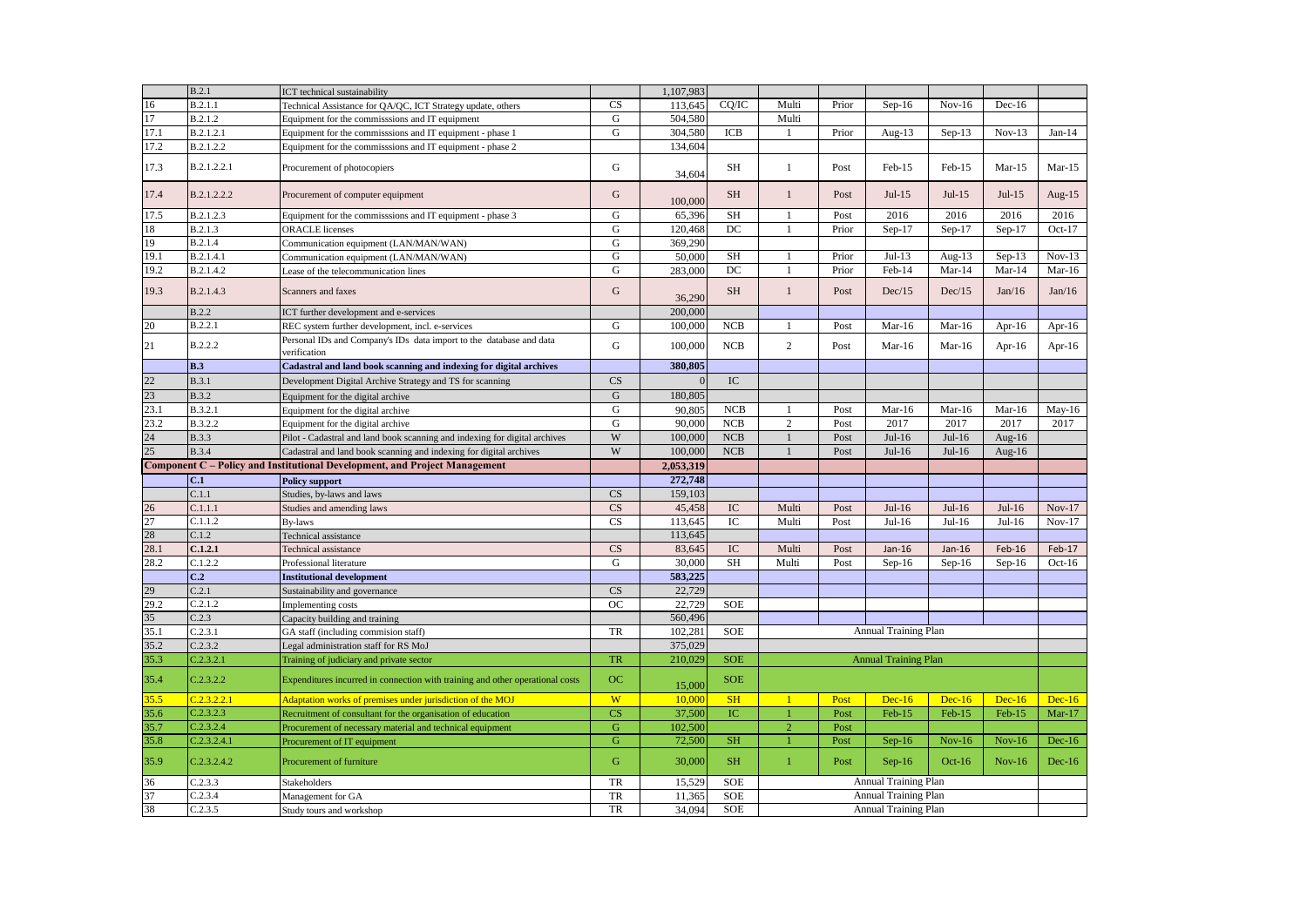| 39   | C.2.3.6      | <b>Translation services</b>                        | CS        | 22,200     | IС  | Multi | Post | $Dec-13$  | $Dec-13$ | $Dec-13$ | $Dec-17$ |
|------|--------------|----------------------------------------------------|-----------|------------|-----|-------|------|-----------|----------|----------|----------|
|      | C.3          | <b>Operational support</b>                         |           | 1,197,346  |     |       |      |           |          |          |          |
| 40   | C.3.1        | Customer satisfaction studies                      | CS        | 22,729     | CO  | Multi | Post | $Oct-15$  | $Oct-15$ | Jan-16   | $Jun-16$ |
| 41   | C.3.2        | Impact evaluation                                  |           | 227,290    |     |       |      |           |          |          |          |
| 41.1 |              | Impact Evaluation-next phase in 2018               |           | 112,290    |     |       |      |           |          |          |          |
| 41.2 | C.3.2.1      | Impact evaluation / Phase I                        | CS        | 100,000    | CQ  |       | Post | $Sep-14$  | $Nov-14$ | $Jan-15$ | $Jul-15$ |
| 41.3 | C.3.2.1      | Impact evaluation Phase I / contract administrator | <b>CS</b> | 15,000     | IC  |       | Post | $Nov-14$  | $Nov-14$ | $Nov-14$ | $Jun-15$ |
|      | C.3.3        | Project management                                 | CS        | 947,327    |     |       |      |           |          |          |          |
| 42   | C.3.3.1      | PIU staff                                          |           | 706,859    |     |       |      |           |          |          |          |
| 43   | C.3.3.1.1    | Financial manager                                  | CS        | 134,826    | IC. |       |      | $Jan-13$  | $Mar-13$ | $Mar-13$ | $Nov-18$ |
| 44   | C.3.3.1.2.1. | Procurement manager 1                              | CS        | 50,252     | IC  |       |      | $Jan-13$  | $Mar-13$ | $Mar-13$ | $Dec-15$ |
| 45   | C.3.3.1.2.a  | Procurement manager 2                              | CS        | 84,574     | IC  |       |      | $Nov-15$  | $Nov-15$ | $Dec-15$ | $Dec-17$ |
| 46   | C.3.3.1.3    | Deputy project coordinator                         | CS        | 202,240    | IC  |       |      | $Jun-13$  | $Jun-13$ | $Sep-13$ | $Nov-18$ |
| 47   | C.3.3.1.4    | Assistant to the Project & Deputy coordinator      | <b>CS</b> | 100.141    | IC  |       |      | Apr- $14$ | Apr-14   | $May-14$ | $Nov-18$ |
| 48   | C.3.3.1.5    | Monitoring and evaluation consultant               | CS        | 134,826    | IC  |       |      | Jun-13    | $Jul-13$ | $Sep-13$ | $Sep-18$ |
| 49   | C.3.3.2      | PIU expenses                                       | OC        | 240,468    |     |       |      |           |          |          |          |
|      |              | <b>TOTAL PROJECT COSTS</b>                         |           | 16,705,815 |     |       |      |           |          |          |          |

PRIOR REVIEW: In accordance with document WB / RPM-ECA region-Office thresholds from Jan 2011, subject to PRIOR REVIEW is the following :

ICB-all, others post review

NCB goods-first 2 procuremet, others, post review

NCB works-first 2 procurements, others, post review

Shopping - first procurement, others, post review

CQ-first 2 procurements, others, post review

Consultant firms-above 100000 \$, others, post review

Consultants national above 100000 \$, others, post review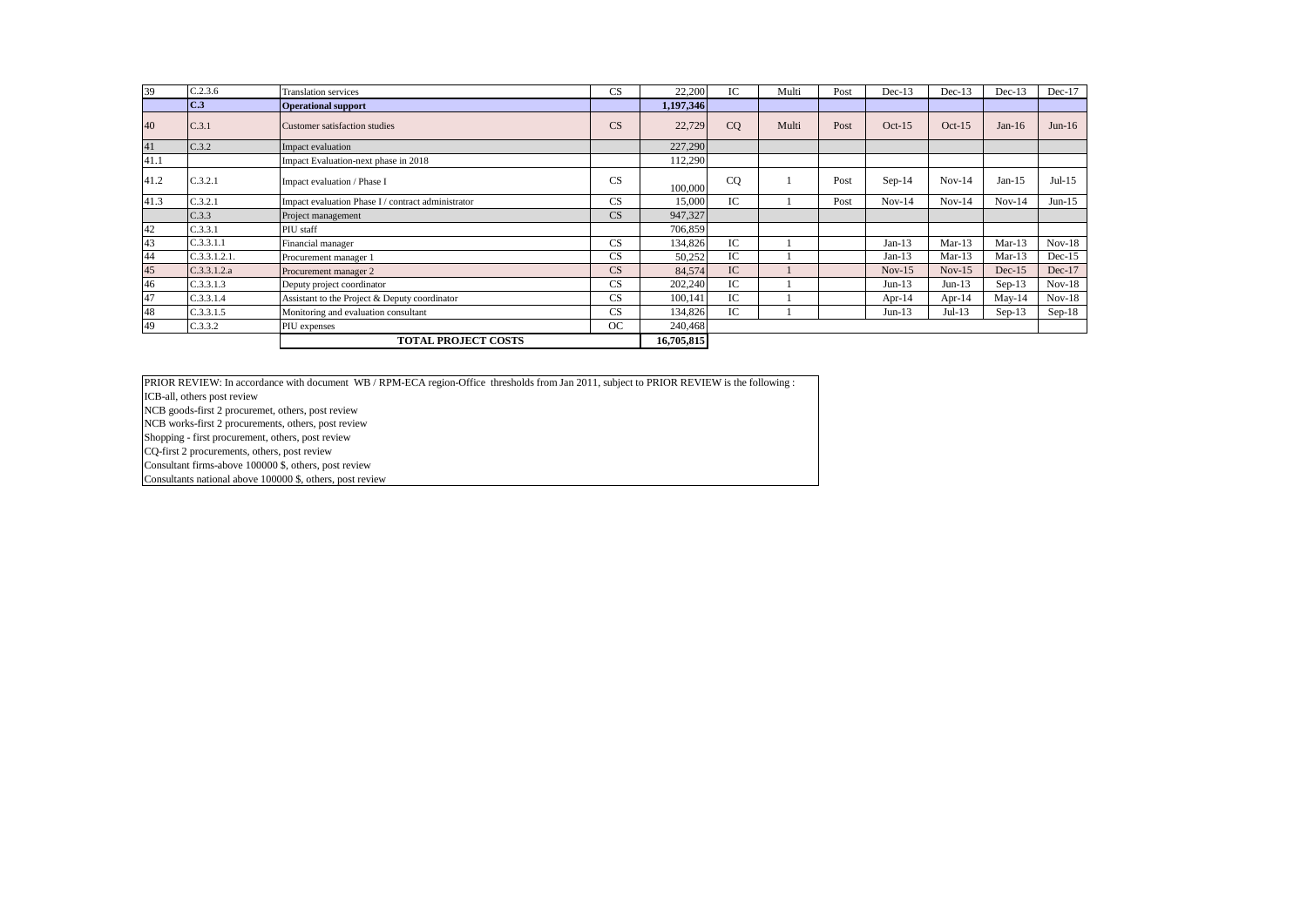|                        |                            |                                                                                                                                                                           |                                | Exchange rate<br><b>BAM:USD</b>      | 1.44491                    | CONTRACTED KM | <b>Disbursed in KM</b> |                           |
|------------------------|----------------------------|---------------------------------------------------------------------------------------------------------------------------------------------------------------------------|--------------------------------|--------------------------------------|----------------------------|---------------|------------------------|---------------------------|
| Contract amount in USD | Disbursed amount in<br>USD | $\begin{tabular}{ p } \hline \hline \textbf{Difference between cost} \\ \hline \textbf{estimate and contracted} \\ \hline \textbf{an} \textbf{count in }\% \end{tabular}$ | $_{\rm NOTE}$                  | as at 1.12.2013<br>IZNOSI IZ UGOVORA | <b>NAPOMENA</b>            |               |                        |                           |
|                        |                            |                                                                                                                                                                           |                                |                                      |                            |               |                        |                           |
|                        |                            |                                                                                                                                                                           |                                |                                      |                            |               |                        |                           |
| 24,426                 | 24,426                     |                                                                                                                                                                           | Milena Broćeta Maslarić        | 30,265.80                            |                            | 30,265.80     | 25,181.00              |                           |
| 24,223                 | 1,750                      |                                                                                                                                                                           | Tanja Bosančić                 |                                      |                            |               |                        |                           |
|                        |                            |                                                                                                                                                                           |                                | 8,307.00                             |                            | 8,307.00      |                        | 5,967.00 Desgin M 8.307KM |
| 5,775                  | 5,775                      |                                                                                                                                                                           | D.T. Print Banja Luka          |                                      |                            |               |                        |                           |
|                        |                            |                                                                                                                                                                           |                                |                                      |                            |               |                        |                           |
|                        |                            |                                                                                                                                                                           | Aquarius company Banja         |                                      |                            |               |                        |                           |
|                        |                            |                                                                                                                                                                           | Luka                           | 390,971.04                           |                            |               |                        |                           |
|                        |                            |                                                                                                                                                                           | Đorđe Bogojević                |                                      |                            |               |                        |                           |
|                        |                            |                                                                                                                                                                           |                                |                                      |                            |               |                        |                           |
|                        |                            |                                                                                                                                                                           |                                |                                      |                            | 0.00          |                        |                           |
|                        |                            |                                                                                                                                                                           | JV Geoprojekt Banja            |                                      |                            |               |                        |                           |
| 270,372                | 27,037                     |                                                                                                                                                                           | Luka                           |                                      | Geoprojekt Joint venture   |               |                        |                           |
| 70,593                 | 29,176                     |                                                                                                                                                                           | prof.dr Dragan Blagojević      |                                      |                            |               |                        |                           |
|                        |                            |                                                                                                                                                                           |                                |                                      | Prof. dr Dragan Blagojevic |               |                        |                           |
|                        |                            |                                                                                                                                                                           |                                |                                      |                            |               |                        |                           |
|                        |                            |                                                                                                                                                                           |                                |                                      |                            |               |                        |                           |
| 186,244                | 132,390                    |                                                                                                                                                                           | 16 contracts signed            | 81,473.00                            |                            | 118,329.00    | 118,329.00             |                           |
|                        |                            |                                                                                                                                                                           |                                |                                      |                            |               |                        |                           |
|                        |                            |                                                                                                                                                                           |                                |                                      |                            |               |                        |                           |
|                        |                            |                                                                                                                                                                           |                                |                                      |                            |               |                        |                           |
|                        |                            |                                                                                                                                                                           |                                |                                      |                            |               |                        |                           |
|                        |                            |                                                                                                                                                                           |                                |                                      |                            |               |                        |                           |
|                        |                            |                                                                                                                                                                           |                                |                                      |                            |               |                        |                           |
|                        |                            |                                                                                                                                                                           |                                |                                      |                            |               |                        |                           |
|                        |                            |                                                                                                                                                                           |                                |                                      |                            |               |                        |                           |
|                        |                            |                                                                                                                                                                           |                                |                                      |                            |               |                        |                           |
| 2,248,783              | 1,372,326                  |                                                                                                                                                                           | 282 contracts signed           | 707,597.00                           |                            | 3,236,133.75  | 2,568,537.00           |                           |
|                        |                            |                                                                                                                                                                           |                                |                                      |                            |               |                        |                           |
|                        |                            |                                                                                                                                                                           |                                |                                      |                            |               |                        |                           |
|                        |                            |                                                                                                                                                                           |                                |                                      |                            |               |                        |                           |
|                        |                            |                                                                                                                                                                           | TELRAD NET d.o.o.<br>Bijeljina |                                      |                            |               |                        |                           |
|                        |                            |                                                                                                                                                                           |                                |                                      |                            |               |                        |                           |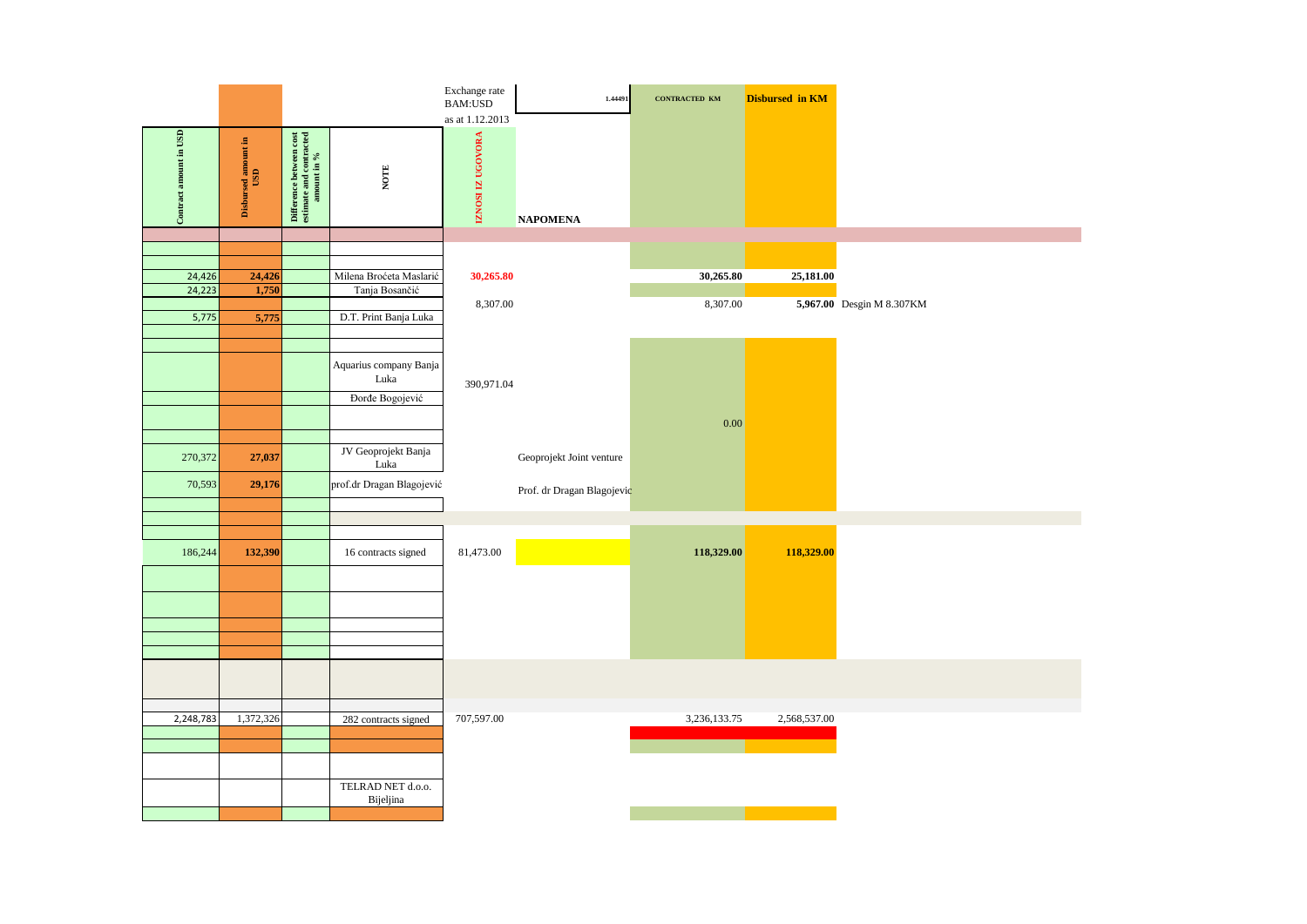|         |         | Design Office company                              |
|---------|---------|----------------------------------------------------|
|         |         | Banja Luka                                         |
|         |         |                                                    |
|         |         | Keckom company Banja                               |
|         |         | Luka                                               |
|         |         |                                                    |
|         |         |                                                    |
|         |         |                                                    |
|         |         |                                                    |
|         |         |                                                    |
|         |         |                                                    |
|         |         |                                                    |
|         |         |                                                    |
|         |         |                                                    |
|         |         |                                                    |
|         |         | Revised BD to be                                   |
|         |         | sumbitted for No                                   |
|         |         | TOR to be submitted for                            |
|         |         | NO <sub>1</sub>                                    |
|         |         |                                                    |
|         |         |                                                    |
|         |         |                                                    |
| 85,126  | 13,766  | Erker company d.o.o.                               |
|         |         | Banja Luka                                         |
|         |         |                                                    |
|         |         |                                                    |
|         |         |                                                    |
| 490,309 | 490,309 | I.N.Sarajevo, Srebrenica                           |
|         |         | and Sokolac                                        |
|         |         |                                                    |
|         |         |                                                    |
|         |         |                                                    |
|         |         |                                                    |
|         |         |                                                    |
|         |         | Marvel company Istočno                             |
|         |         | Sarajevo                                           |
|         |         |                                                    |
|         |         |                                                    |
|         |         |                                                    |
|         |         | Građenje company Pale                              |
|         |         | Lada auto Banja Luka-                              |
| 237,565 | 237,565 | Lot 1                                              |
| 97,577  | 97,577  | C-Auto Banja Luka                                  |
|         |         | Lada auto Banja Luka-                              |
|         |         | Lot 1, C-Auto-Lot 2                                |
|         |         |                                                    |
|         |         | Geokom company-Lot 1                               |
| 365,447 | 365,447 |                                                    |
|         |         |                                                    |
| 124,668 | 124,668 | Geowild Company-Lot 2<br>Vekom Geo d.o.o. Belgrade |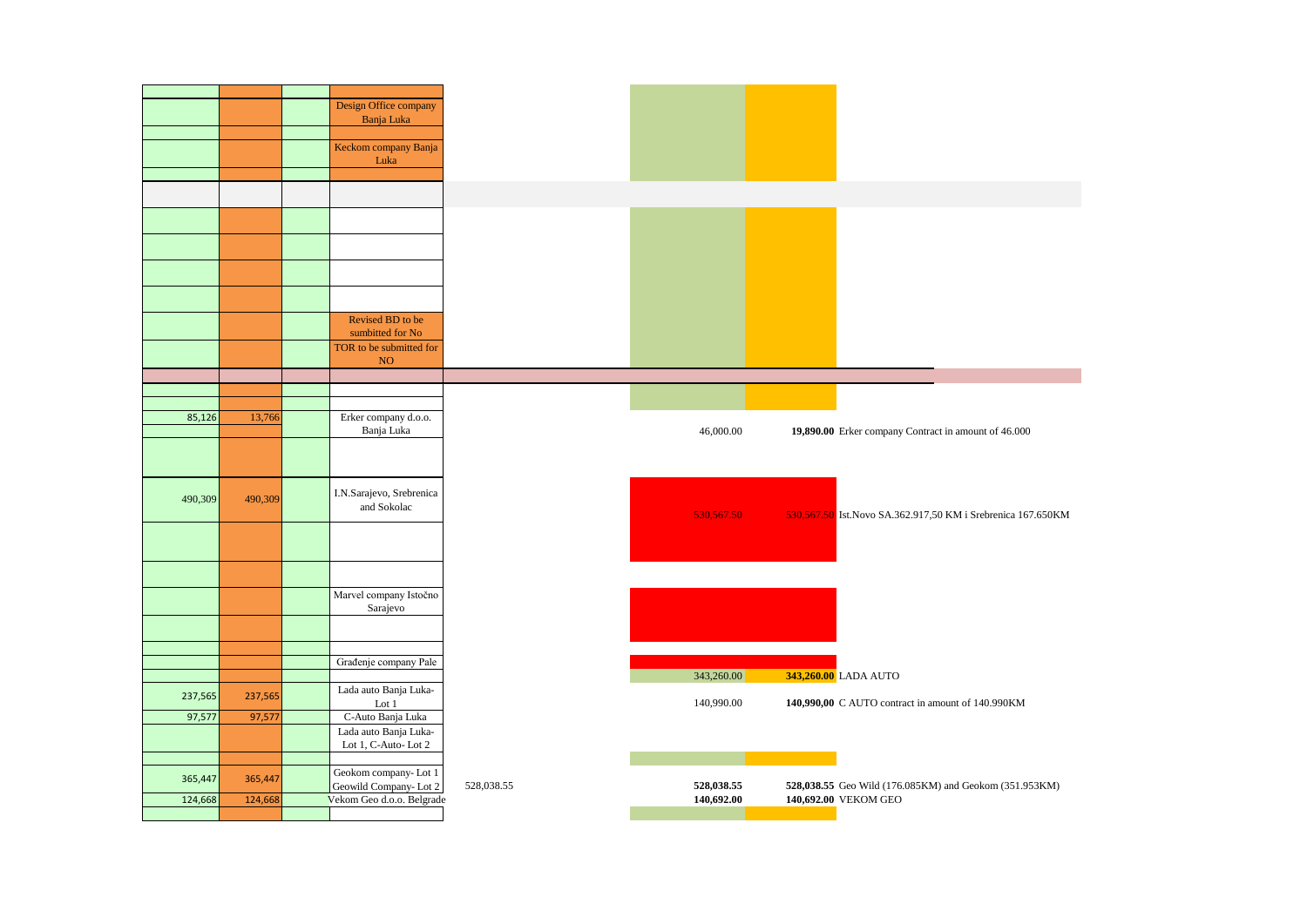| 294,252 | 294,252 | Digit company Banja Luka |            | 425,168.30 | 425,168.30 Digit                                  |
|---------|---------|--------------------------|------------|------------|---------------------------------------------------|
|         |         |                          |            |            |                                                   |
|         |         | Dragičević company       |            |            |                                                   |
|         |         | Banja Luka               |            |            |                                                   |
|         |         | Prointer company Banja   |            |            |                                                   |
|         |         | Luka                     |            |            |                                                   |
|         |         |                          |            |            |                                                   |
|         |         |                          |            |            |                                                   |
|         |         |                          |            | 44,975.45  | 44,975.45 Digit                                   |
| 31,127  | 31,127  | Digit company Banja Luka |            |            |                                                   |
| 283,812 | 26,931  | M:tel a.d. Banja Luka    | 410.083,13 | 410,083.00 | 15,000.00 Mtel contract in amount of 410.083,13KM |
|         |         | Prointer company Banja   |            |            |                                                   |
|         |         | Luka                     |            |            |                                                   |
|         |         |                          |            |            |                                                   |
|         |         |                          |            |            |                                                   |
|         |         |                          |            |            |                                                   |
|         |         |                          |            |            |                                                   |
|         |         | Developed under CILAP    |            |            |                                                   |
|         |         |                          |            |            |                                                   |
|         |         |                          |            |            |                                                   |
|         |         |                          |            |            |                                                   |
|         |         |                          |            |            |                                                   |
|         |         |                          |            |            |                                                   |
|         |         |                          |            |            |                                                   |
|         |         |                          |            |            |                                                   |
|         |         |                          |            |            |                                                   |
|         |         |                          |            |            |                                                   |
|         |         |                          |            |            |                                                   |
|         |         |                          |            |            |                                                   |
|         |         |                          |            |            |                                                   |
|         |         |                          |            |            |                                                   |
|         |         |                          |            |            |                                                   |
|         |         |                          |            |            |                                                   |
|         |         |                          |            |            |                                                   |
|         |         |                          |            |            |                                                   |
|         |         |                          |            | 145,310.00 | 58,166.00 Contract amount 145.310KM               |
|         |         |                          |            |            |                                                   |
| 105,668 | 97,397  |                          |            |            |                                                   |
| 26,924  | 24,837  |                          |            |            |                                                   |
|         |         |                          |            |            |                                                   |
|         |         |                          |            |            |                                                   |
|         |         | Miloš Kalajdžić          |            |            |                                                   |
|         |         |                          |            |            |                                                   |
|         |         | Hidraulika Flex d.o.o.   |            |            |                                                   |
|         |         | Laktaši                  |            |            |                                                   |
|         |         |                          |            |            |                                                   |
|         |         |                          |            |            |                                                   |